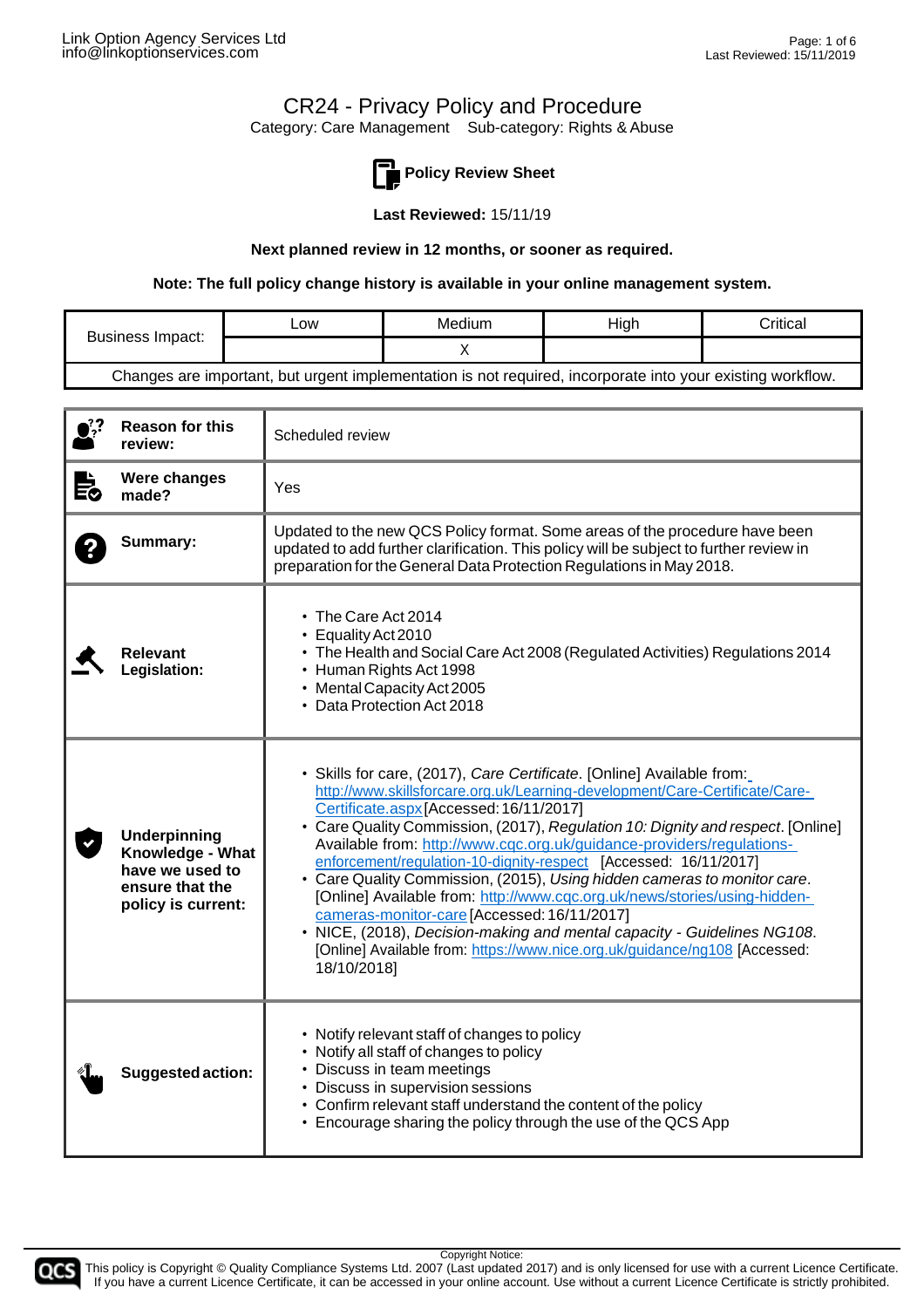This page is deliberately left blank



Copyright Notice: This policy is Copyright © Quality Compliance Systems Ltd. 2007 (Last updated 2017) and is only licensed for use with a current Licence Certificate. If you have a current Licence Certificate, it can be accessed in your online account. Use without a current Licence Certificate is strictly prohibited.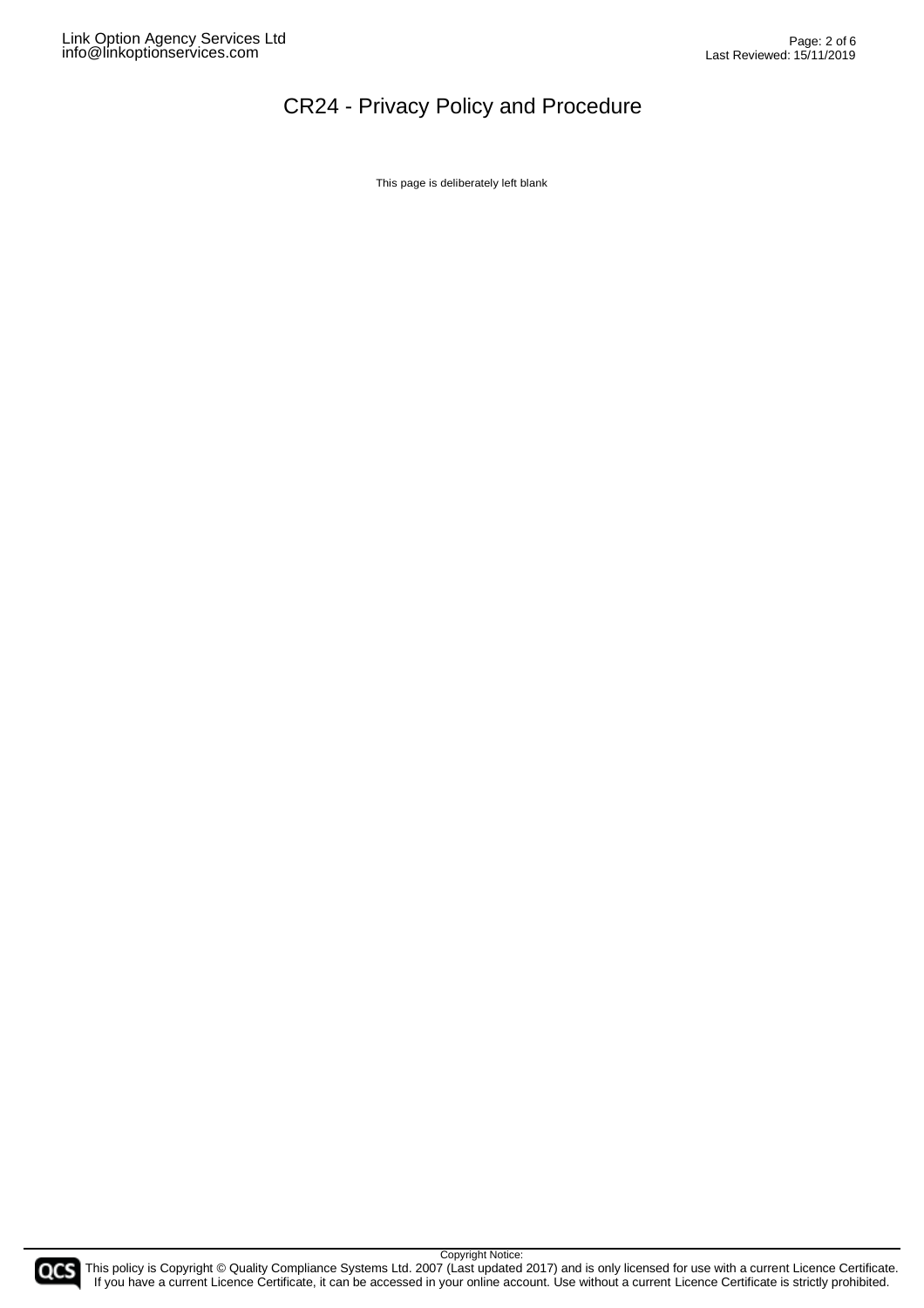# **1. Purpose**

**1.1** To support the human rights of the Service User and ensure Link Option Agency Services Ltd complies with legislation and regulation in relation to the privacy of individuals.

**1.2** To support Link Option Agency Services Ltd in meeting the following Key Lines of Enquiry:

| <b>Key Question</b> | Key Line of Enquiry (KLOE)                                                                                                                                                                                                        |  |
|---------------------|-----------------------------------------------------------------------------------------------------------------------------------------------------------------------------------------------------------------------------------|--|
| <b>CARING</b>       | C3: How are people's privacy, dignity and independence respected and promoted?                                                                                                                                                    |  |
| <b>RESPONSIVE</b>   | R1: How do people receive personalised care that is responsive to their needs?                                                                                                                                                    |  |
| WFI I -I FD         | W1: Is there a clear vision and credible strategy to deliver high-quality care and<br>support, and promote a positive culture that is person-centred, open, inclusive and<br>empowering, which achieves good outcomes for people? |  |

**1.3** To meet the legal requirements of the regulated activities that Link Option Agency Services Ltd is registered to provide:

- The Care Act 2014
- Equality Act 2010
- The Health and Social Care Act 2008 (Regulated Activities) Regulations 2014
- Human Rights Act 1998
- Mental Capacity Act 2005
- Data Protection Act 2018

## **2. Scope**

**2.1** The following roles may be affected by this policy:

• All staff

- **2.2** The following people may be affected by this policy:
	- Service Users
- **2.3** The following stakeholders may be affected by this policy:
	- Family
	- Externalhealthprofessionals
	- Local Authority
	- NHS

### **3. Objectives**

**3.1** To ensure the Service User's right to privacy is respected and that staff understand how they can deliver care and support that respects this right.



**4.1** Link Option Agency Services Ltd recognises the right of Service Users to be left alone, undisturbed and free from intrusion. The Service User also has a right to privacy with regard to both their personal affairs and their belongings.

**4.2** Staff will adhere to the human rights of individuals and work in accordance with professional codes of conduct and company policy and procedures. Intentional breaches of privacy will be investigated fully, and appropriate bodies informed and lessons learnt.



Copyright Notice:

This policy is Copyright © Quality Compliance Systems Ltd. 2007 (Last updated 2017) and is only licensed for use with a current Licence Certificate. If you have a current Licence Certificate, it can be accessed in your online account. Use without a current Licence Certificate is strictly prohibited.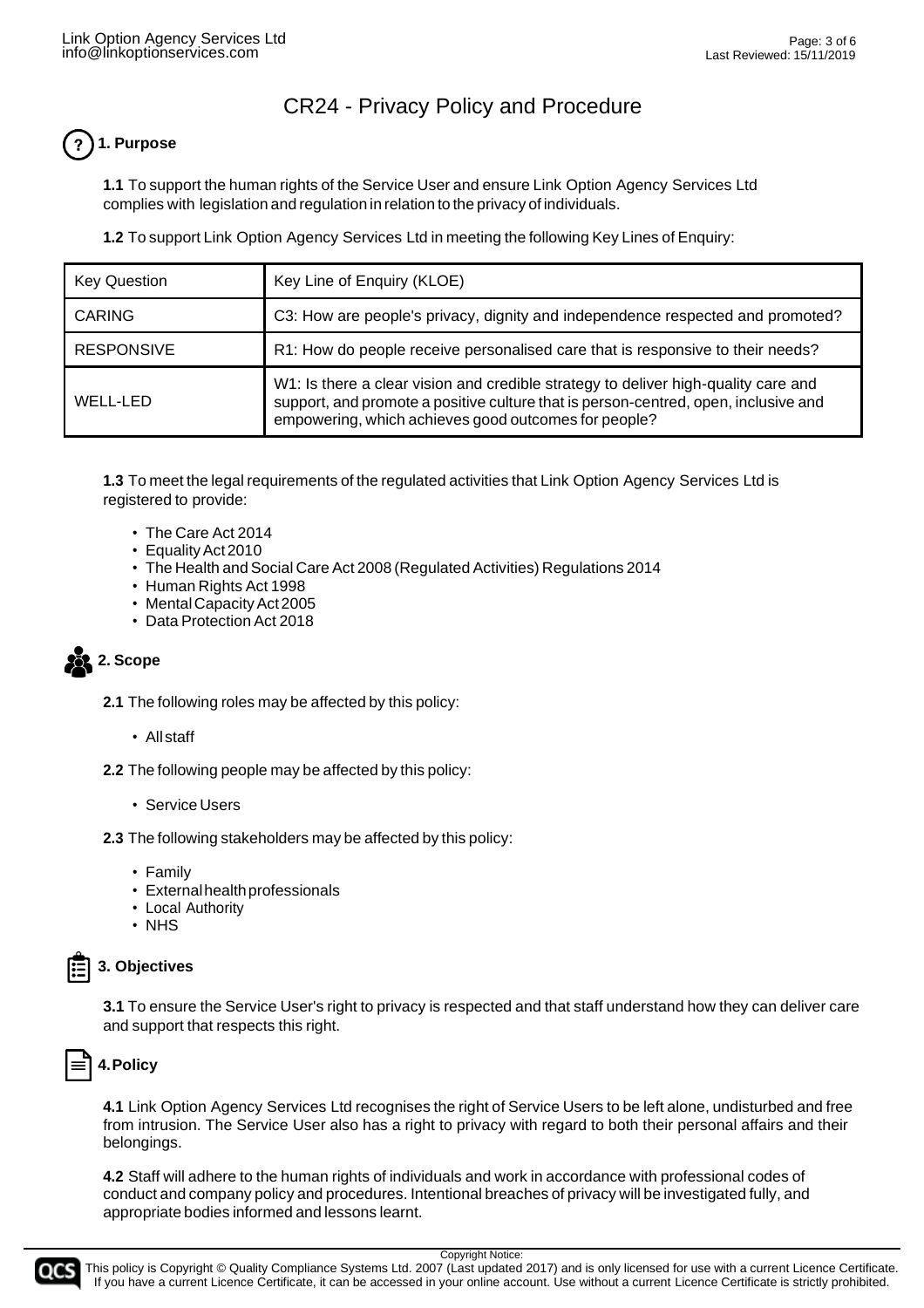# **5. Procedure**

#### **5.1 Care Planing at the start of aservice**

- The needs of the Service User in relation to privacy will always be considered during the care planning stage to ensure that Link Option Agency Services Ltd can effectively meet the person's needs. This assessment should include what information about them can be shared and with whom
- Preferred Service User wishes must be communicated to other relevant staff at Link Option Agency Services Ltd
- The care planning process should be completed in a private area where the Service User can feel able to discuss areas of their care needs. This is particularly relevant if an assessment is taking place in a hospital or respite setting prior to discharge home

#### **5.2 Service User Rights**

- The individual requirement for privacy will be respected at all times and all information relating to individuals will be treated in a confidential manner
- Link Option Agency Services Ltd recognises the right of Service Users to be left alone, undisturbed and free from intrusion and public attention. The Service User also has a right to privacy with regard to both their personal affairs and their belongings

#### **5.3 Staff Expectation, Behaviour and Professionalism**

- Staff will follow professional codes of conduct as well as operational policies and procedures when considering privacy for Service Users. This includes all staff expectations around professionalism of communication
- Staff will only discuss Service Users in the work environment if it is for the purpose of assessment, management and evaluation of care
- Staff will not discuss any aspect of the Service User's care outside of the work environment

#### **5.4 Records Management**

- Records will be designed, used and stored in a manner which assures privacy
- Records will be made available to the Service User's main Care Worker and family according to the wishes of the Service User
- Staff should refer to the Record Keeping Policy and Procedure for further information and guidance

#### **5.5 Personal Care andPrivacy**

- Particular attention will be given to preserving privacy in the use of bathrooms, toilets and when dressing and undressing. At the same time, health and safety and personal risk management will be considered and discussed
- Staff will ensure curtains/blinds are closed in order to ensure privacy during personal care and moving and handling
- Any personal and sensitive items that could be deemed as necessary care equipment (such as continence aids, catheters, dressings) should be kept out of view at all times to ensure that privacy is maintained
- Staff will always knock on the Service User's door and await a response before entering the room

#### **5.6 PhotographyandFilming**

Staff should refer to the policies available with regard to privacy, photography, filming consent and the use of CCTV at Link Option Agency Services Ltd and to relevant CQC guidance.

#### **5.7 Breach inPrivacy**

- Any breach of the privacy of a Service User will be considered a serious event. The incident will be fully investigated in accordance with local procedures and evidence of any lessons learnt recorded, to ensure the risk of reoccurrence is reduced. Disciplinary action will be taken where the incident is considered to have been caused with intent
- Any environmental or equipment fault which reduces the privacy of any Service User must be reported to the manager
- Breaches of privacy of a serious nature will be referred to the local safeguarding board and a regulatory

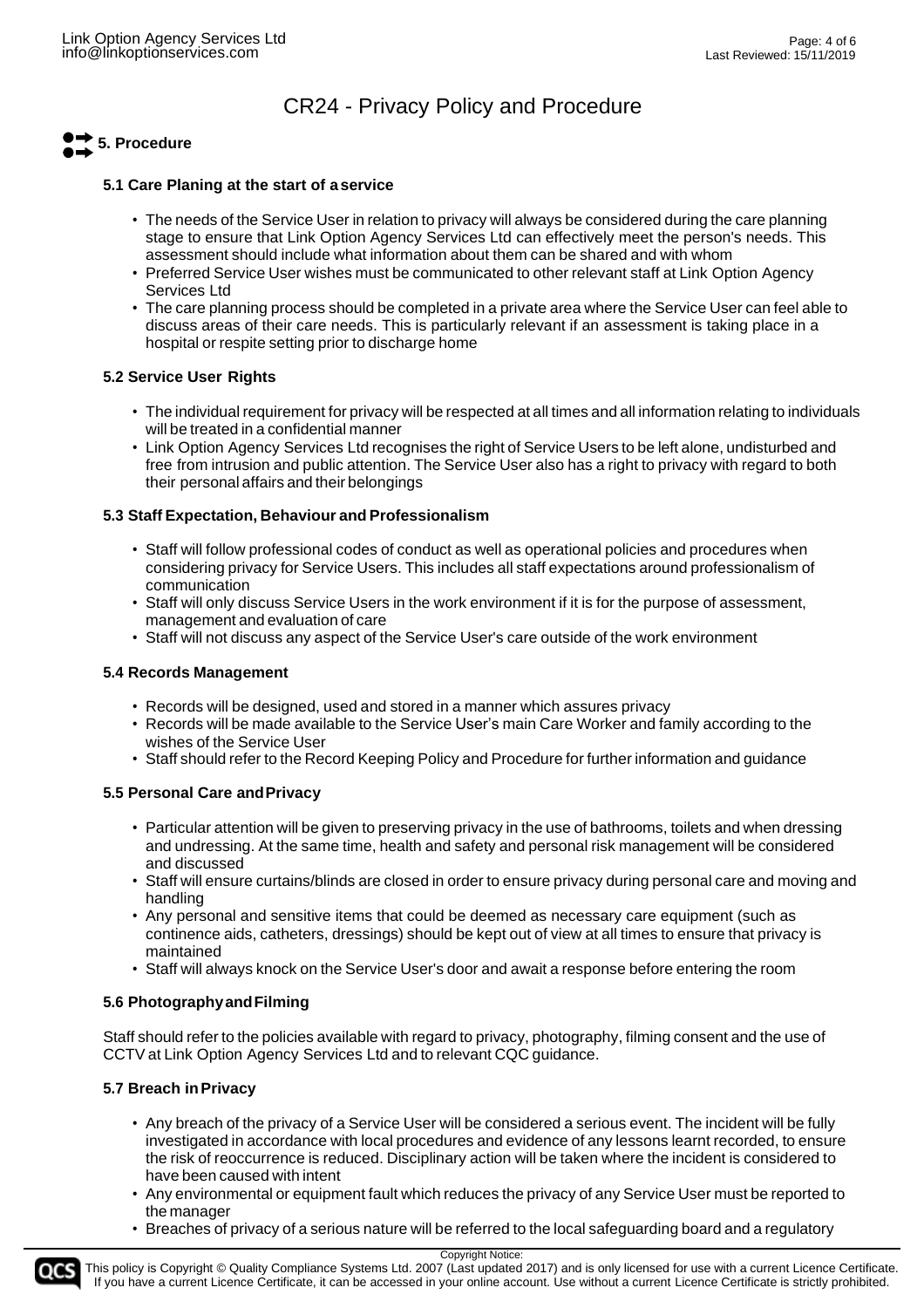notification completed by The Agency manager or delegated other with the relevant skills, knowledge and experience

#### **5.8 Training andEducation**

- Privacy forms part of the Care Certificate for care workers. New staff that have not already completed this will be expected to achieve this unit
- Staff will be expected to review their professional code of conduct and be aware of what this means in practice
- Privacy should form part of Link Option Agency Services Ltd's supervision process as well as staff and Service User meetings in order to review practice, seek feedback and determine quality assurance
- Staff will receive training on the Data Protection Act and associated regulations

#### **5.9 CapacityandPrivacy**

The same rights of privacy apply to individuals who are proven to lack capacity, therefore staff should do the following:

- Establish any previously expressed views or wishes of the individual regarding privacy from family and others
- Observe Service User behaviours to identify what the preferences may be for that individual wishing to have privacy
- Continue to follow the core principles and practices as detailed within this policy, if deemed in the Service User's best interest to do so (in accordance with the Mental Capacity Act) when weighing up privacy. Refer to associated policies and procedures for further guidance

## **6. Definitions**

#### **6.1 Privacy**

• In literal terms, privacy is defined as a state in which one is not observed or disturbed by other people or the state of being free from public attention

For the purposes of health and social care, privacy is very personal and means different things to different people. Therefore in order to respect people, privacy services need to be personalised as much as possible

#### **6.2 Care Certificate**

• The Care Certificate is a set of standards that social care and health workers stick to in their daily working life. It identifies the new minimum standards that should be covered as part of the induction training of new care workers

#### **6.3 HumanRights**

• Human rights are the basic rights and freedoms that belong to every person in the world, from birth until death. They apply regardless of where you are from, what you believe or how you choose to live your life. They can never be taken away, although they can sometimes be restricted; for example, if a person breaks the law, or in the interests of national security

These basic rights are based on values like dignity, fairness, equality, respect and independence. But human rights are not just abstract concepts, they are defined and protected by law. In Britain our human rights are protected by the Human Rights Act 1998